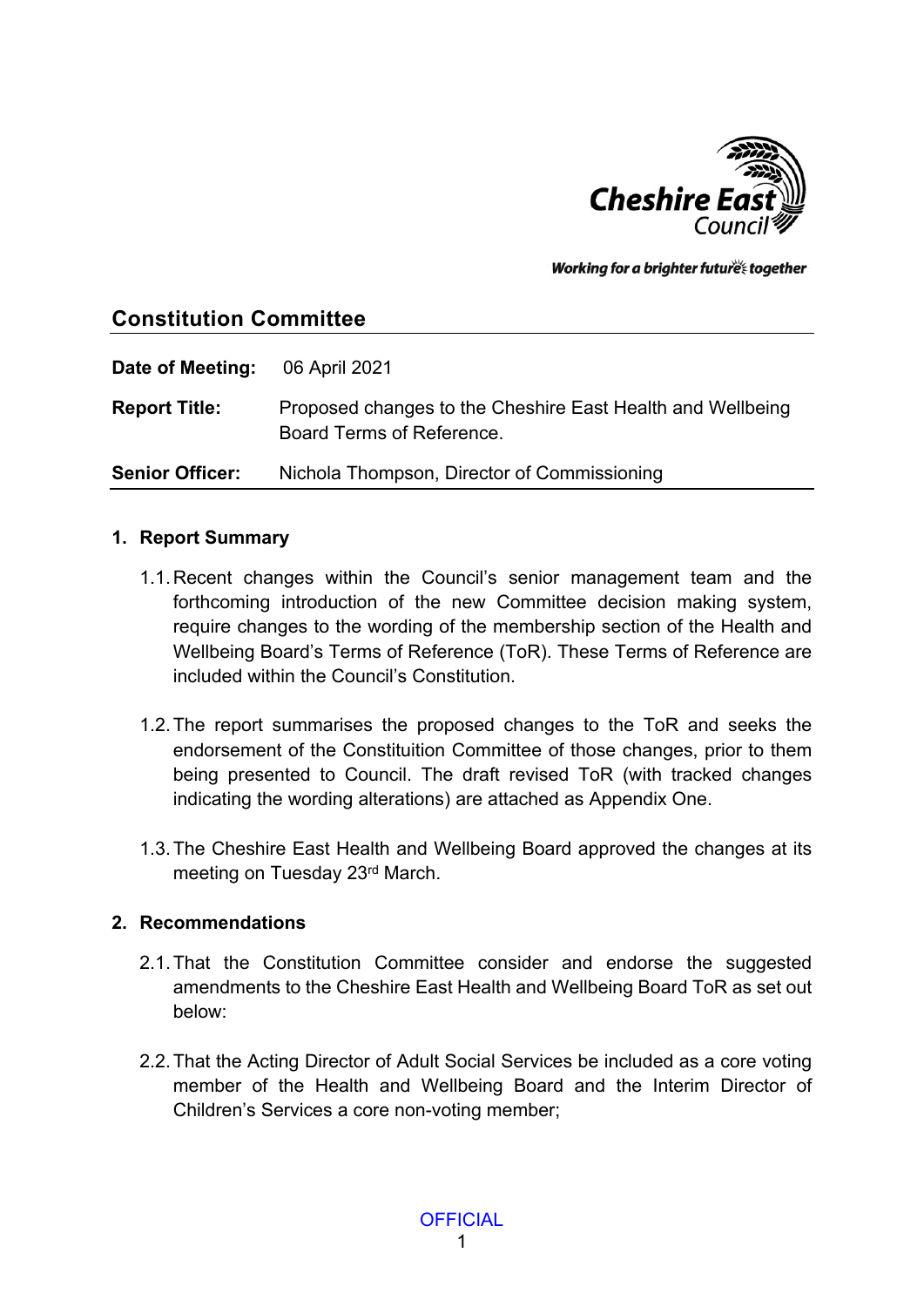- 2.3.That the wording regarding the nomination of Councillors to sit on the Health and Wellbeing Board be amended as shown in paragraph 5.1 of the draft amended ToR;
- 2.4.That the amended references to the naming of the Scrutiny Committee in paragraph 4.6 of the draft ToR be accepted.

### **3. Reasons for Recommendations**

3.1. To ensure the ToR are fit for purpose as the Council introduces changes to its senior management team and a new decision-making structure.

#### **4. Other Options Considered**

4.1. Not applicable

#### **5. Background**

- 5.1. The Cheshire East Health and Wellbeing Board's Terms of Reference are usually reviewed at the Annual General Meeting every two years. They were last reviewed in 2020 so are not due for review until next year, 2022. However recent senior management personnel changes and the forthcoming introduction of the Committee System impacts upon the membership section (paragraph 5.1) of the current ToR and thus require these to be updated.
- 5.2. With the departure of the former Executive Director of People (Mark Palethorpe) an interim arrangement has been put in place to cover the roles of Director of Adult Social Services (DASS) and the Director of Children's Services (DCS).
- 5.3. The existing ToR include the post of Executive Director of People as a core voting member of the Board and acting as both the DASS and DCS. These two posts are both required to be members of a Health and Wellbeing Board by the Health and Care Act 2012, the legislation that set out how the Boards would function. The Council's interim arrangements to cover these posts are for two separate post holders, Jill Broomhall as Acting Director of Social Services and Ged Rowney as Interim Director of Children's Services.
- 5.4. It is proposed that whilst these interim arrangements are in place the DASS is added as a Core Voting Member of the Board and the DSC as a core nonvoting member. If both were added as voting members the voting balance on the Board would be weighted in favour of the Council.
- 5.5. With regard to the implications of the introduction of the Committee system, these impact upon the membership of Councillors on the Board. The current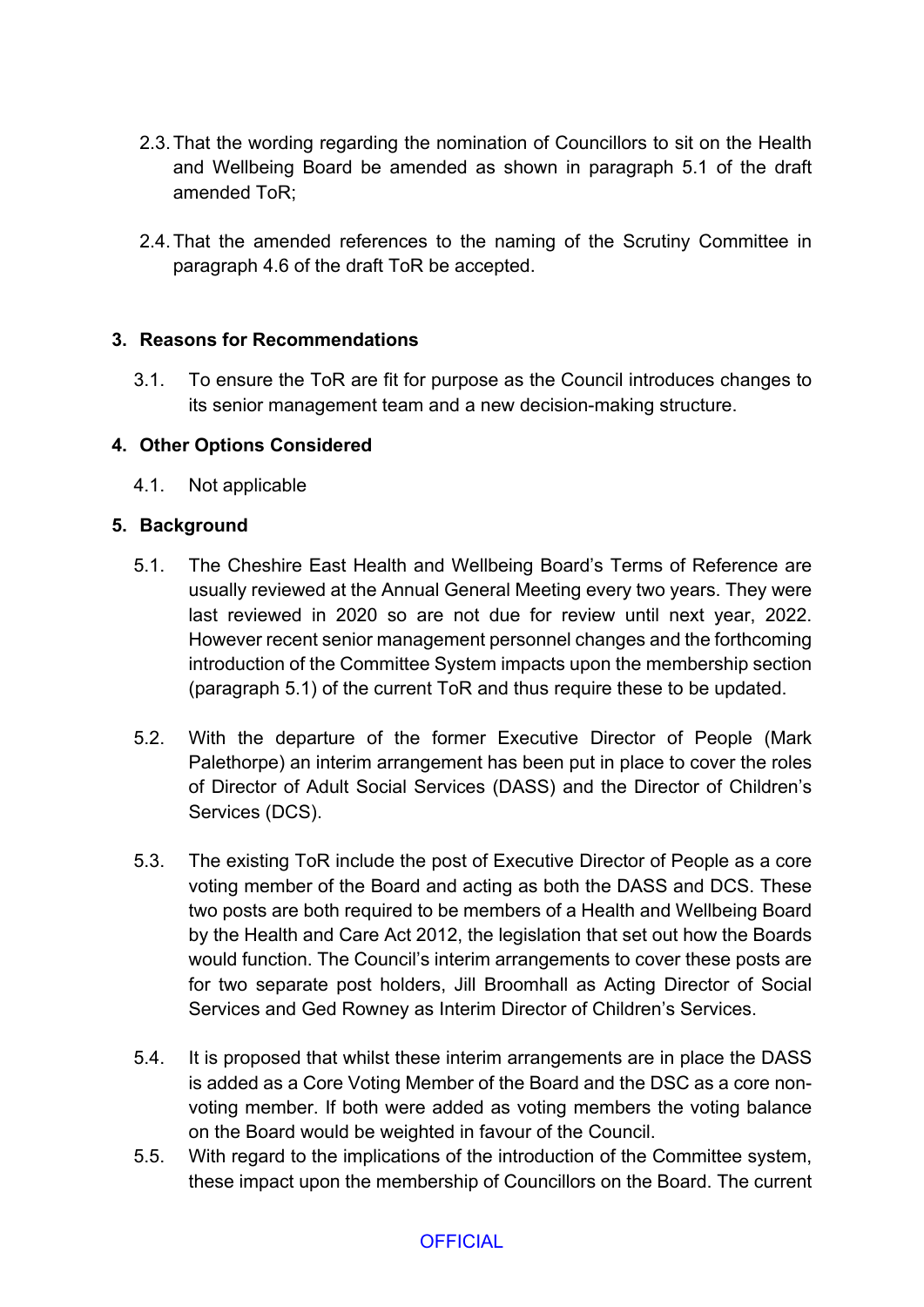Terms of Reference state that the Leader of the Council will nominate the three Councillors who will join the Board. This will not be possible under the new arrangements.

- 5.6. It is therefore proposed to simplify the wording and state that three councillors will be nominated by Cheshire East Council, leaving the Council to determine how those Councillors are selected.
- 5.7. Further changes to membership may be required when the Council's new permanent senior management arrangements are finalised and the outcomes of the changes to NHS organisations brought about by the NHS 'Integration and Innovation' White Paper are concluded.
- 5.8. A change to the wording in paragraph 4.6 of the ToR has been made to reflect the new Scrutiny Committee arrangements that are being introduced.
- 5.9. If endorsed by the Constitution Committee, the proposed changes will be taken before the next meeting of Council for sign off as required by the Council's Constitution.

#### **6. Implications of the Recommendations**

#### 6.1. **Legal Implications**

- 6.1.1. **The Health and Wellbeing Board is a committee of the Council under** S102 (1) of the Local Government Act 1972. In terms of legal requirements, section 194 of the Health and Social Care Act 2012 prescribes the requirements for establishment of Health and Wellbeing Boards. Nothing that is happening in relation to the proposed changes is affected per se.
- 6.1.2. Section 15 of the Local Government and Housing Act 1989 imposes a duty on Councils to review the representation of different political groups on bodies to which the Council makes appointments but Regulation 7 of the Local Authority (Public Health, Health and Wellbeing Boards and Health Scrutiny) Regulations 2013 disapplies the political proportionality requirements in relation to Health and Wellbeing Boards. This means that it is up to individual Councils to decide the approach to Councillor membership on their Health and Wellbeing Boards.
- 6.1.3. In addition, the Council appoints or nominates Members to a variety of statutory bodies, or informal or consultative bodies that are not Council Committees or Sub-Committees of the Council and the political balance rules do not apply to these bodies.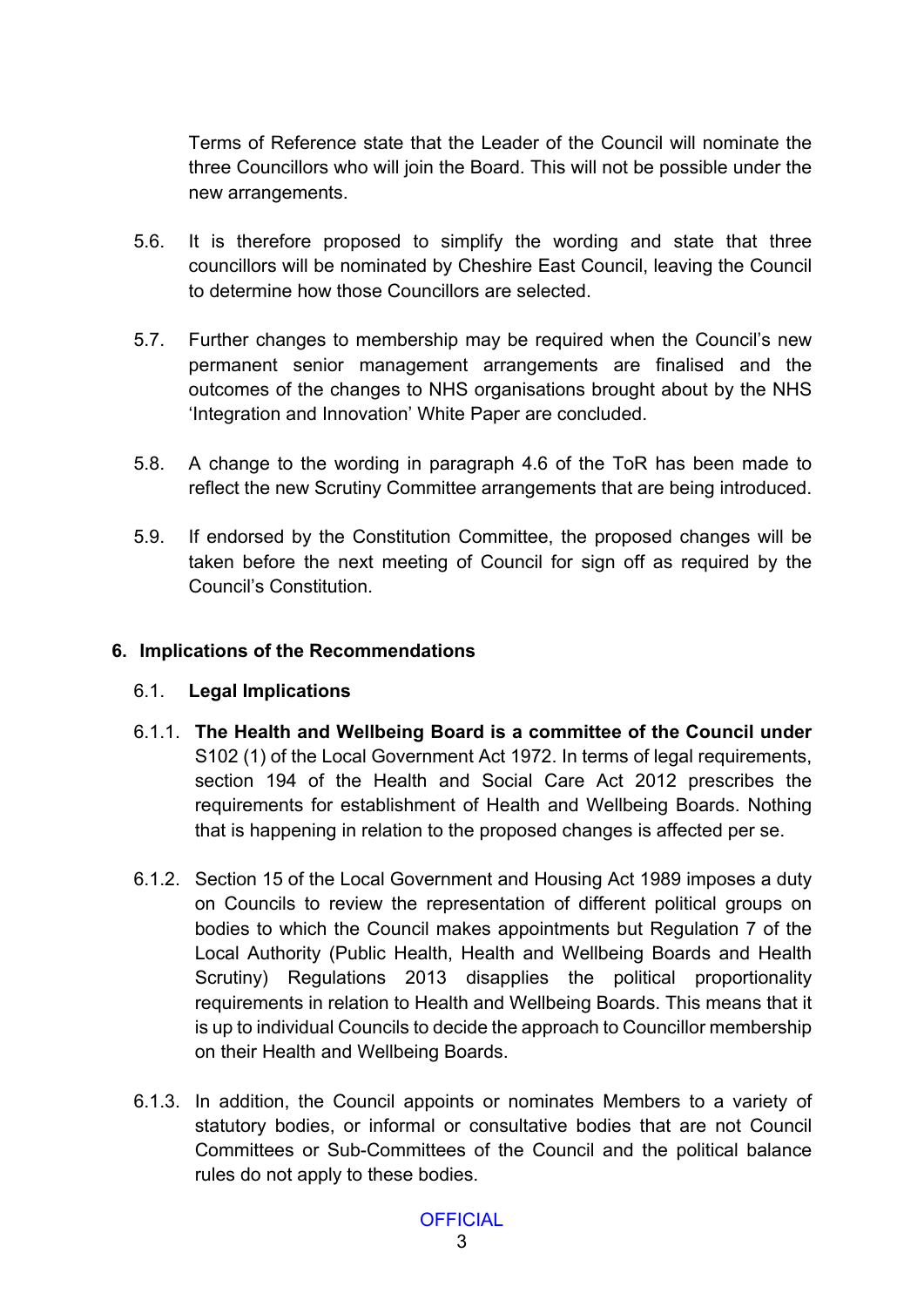### 6.2. **Finance Implications**

6.2.1. There are no financial implications.

### 6.3. **Policy Implications**

6.3.1. In the light of the recent Government White Paper 'Innovation and Integration: working together to improve health and social care for all', the role of the Health and Wellbeing Board is likely to become more important, particularly in relation to the Cheshire and Merseyside Integrated Care System.

### 6.4. **Equality Implications**

6.4.1. The Health and Wellbeing Board has an important role in relation to identifying and working to address inequality that impacts upon people's health. The Joint Health and Wellbeing Strategy sets out the Board's priorities and this includes reducing health inequalities and addressing the wider determinants of health.

### 6.5. **Human Resources Implications**

6.5.1. Not applicable

### 6.6. **Risk Management Implications**

6.6.1. Not applicable

# 6.7. **Rural Communities Implications**

6.7.1. There are no direct implications for rural communities.

# 6.8. **Implications for Children & Young People/Cared for Children**

6.8.1. There are no direct implications for children and young people.

### 6.9. **Public Health Implications**

6.9.1. There are no direct implications for public health.

### 6.10. **Climate Change Implications**

6.10.1. Not applicable

### **7. Ward Members Affected**

7.1. Not applicable

# **8. Appendices**

8.1. The draft revised Terms of Reference are attached as Appendix One.

# **OFFICIAL**